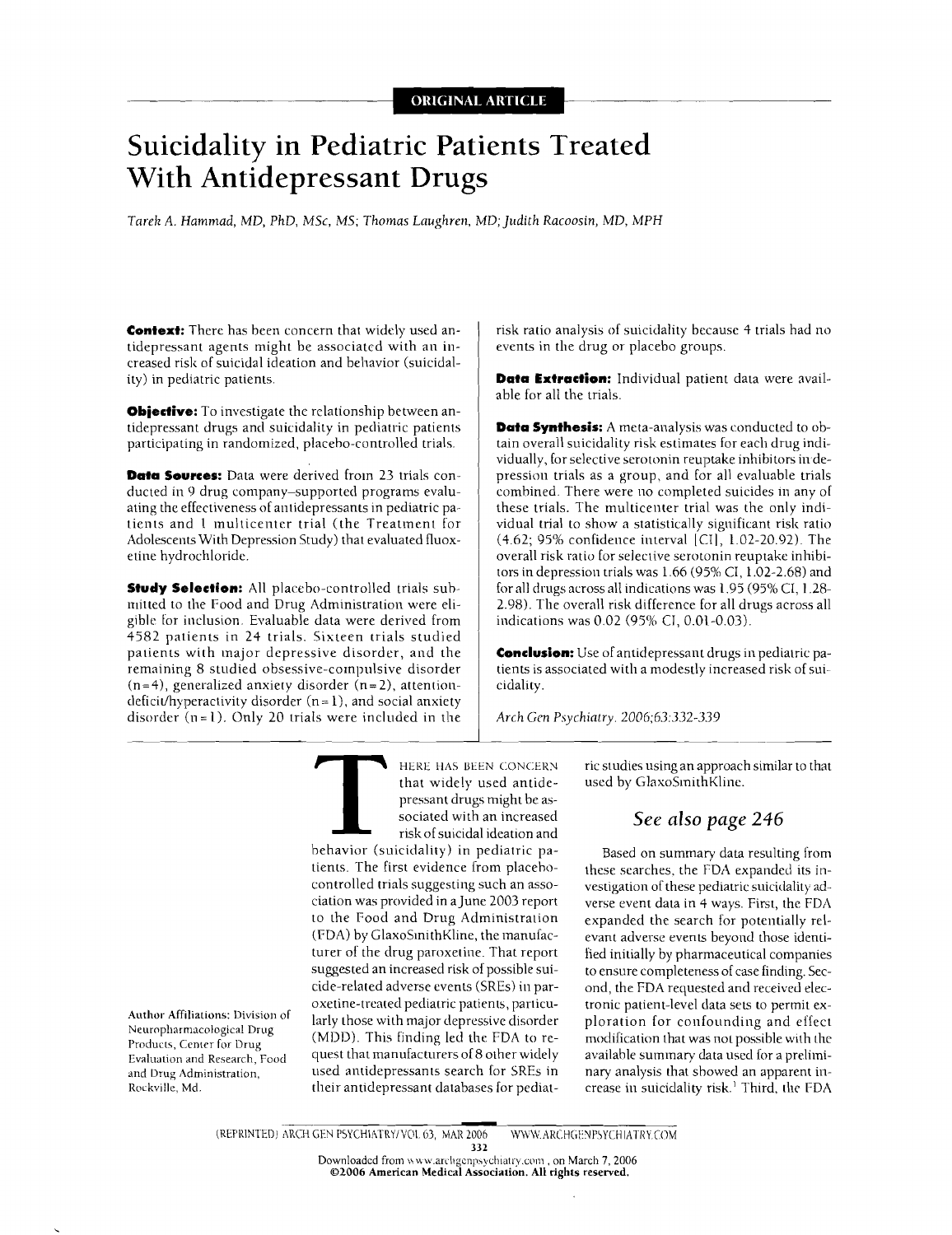| <b>Demographic</b>                    | <b>Trial-Related</b>                                                                                       | Disease-Related                                                                                                   | Drug-Related                                                                           | History of                                                                                                                                                         |
|---------------------------------------|------------------------------------------------------------------------------------------------------------|-------------------------------------------------------------------------------------------------------------------|----------------------------------------------------------------------------------------|--------------------------------------------------------------------------------------------------------------------------------------------------------------------|
| <b>Variables</b>                      | <b>Variables</b>                                                                                           | <b>Variables</b>                                                                                                  | Variables                                                                              |                                                                                                                                                                    |
| Age<br>Sex<br>Race<br>Body mass index | Trial location<br>(North America vs<br>non-North America)<br>Trial setting<br>(inpatient vs<br>outpatient) | Baseline depression severity<br>score<br>Suicidality score at baseline<br>Duration of illness before<br>treatment | Duration of treatment<br>(exposure)<br>Premature discontinuation<br>Erratic compliance | Suicide attempt<br>Suicide ideation<br>Psychiatric hospitalization<br>Substance abuse<br>Hostility or aggressive behavior<br>Irritability or agitation<br>Insomnia |

arranged for an independent and blinded classification of narrative case materials by suicidology experts external to the agency because there was a concern that many of the cases captured by the broad screening approaches may not have represented suicidality or may not have been categorized appropriately. Finally, the FDA obtained data on changes in suicide item scores from the depression rating scales used in these trials as an alternative approach to evaluating suicidality. The objective of this article is to provide the detailed methods and results of the FDA's exploration and analysis of the pediatric suicidality adverse event data and suicide item score data.

## **METHODS**

# DATA SOURCES

The data were derived from 23 placebo-controlled clinical trials conducted in 9 drug development programs of antidepressants in pediatric patients and in a placebo-controlled, multicenter trial funded by the National Institute of Mental Health (the Treatment for Adolescents With Depression Study [TADS]) that evaluated fluoxetine. Electronic patient-level data sets were provided for all 24 trials. Details of the TAOS are published elsewhere.' The studied drugs included fluoxetine, sertraline hydrochloride, paroxetine, fluvoxamine maleate, citalopram hydrobromide, bupropion hydrochloride, venlafaxine hydrochloride (extended release), nefazodone hydrochloride, and mirtazapine. Only fluoxetine is approved by the FDA [or use in pediatric MOD and obsessivecompulsive disorder. Fluvoxamine and sertraline are approved for use in pediatric obsessive-compulsive disorder.

#### ADVERSE EVENT DATA EXTRACTION

The Division of Neuropharmacological Drug Products asked manufacturers of the 9 antidepressant drugs to search their databases to identify adverse events that might potentially represent suicidal ideation or behavior, that is, possible SREs. The identification of potential SREs was to be performed by personnel blinded to treatment assignment to avoid bias. Potential SREs were identified by means of an electronic search of adverse event databases using the following search algorithm: any events that included the text strings *suic, overdos, attempt, cut, gas,* hang, *hung, jump, mutilat-, overdos-, self damag-, self harm, selfinflict, selfinjur-, shoot, slash,* and *suic-.* Sponsors provided narrative summaries for each of the identified SREs and for adverse events identified as serious, accidental injuries, and accidemal overdoses. The regulatory definition of a serious adverse event includes any adverse drug experience resulting in dealh. a life-threatening adverse drug experience. or inpatient hospitalization or prolongation of an existing hospitalization.

Because the adverse events captured using this approach varied substantially in the level of detail provided and in their nature, the Division of Neuropharmacological Drug Products arranged to have all potentia] SRE narratives independently and blindly classified into relevant categories by a group of 10 pediatric suicidology experts assembled by Columbia University to provide as much assurance as possible that SREs had been appropriately classified. The SRE narratives were classified into 5 categories: suicide attempt, preparatory actions toward imminent suicidal behavior, suicidal ideation, sell-injury with intent unknown, and injury events with not enough information to determine whether they represented self-injury or other injury. The first 3 categories most clearly represented instances of suicidality and were identified a priori to be used as the primary outcome "suicidal behavior or ideation." These events are most easily interpreted from a clinical standpoint and are least likely to be susceptible to misclassification. The latter 2 categories represented the less certain cases and, together with the first 3 categories, were used as the secondary outcome "possible suicidal behavior or ideation." This expanded outcome was used as part of the sensitivity analysis. Many of the originally captured events were excluded because they were medical or psychiatric events that were not considered to represent suicidality, as were those that represented self-injury with nonsuicidal intent. A standardized data file structure was designed and provided to all sponsors to assist in their creation of electronic patient-level data sets containing the variables depicted in **Table 1.** 

### SUICIDE ITEM SCORE DATA

Another approach to evaluating suicidalitywas to examine suicide item scores for the depression scales used in the trials that included such measures. Seventeen of the 24 trials used 1 of the following :3 depression rating scales, each of which includes a suicide item: the Children's Depression Rating Scale-Revised, the Hamilton Depression Rating Scale, and the Montgomery Asberg Depression Rating Scale. "Worsening of suicidality" was defined as an increase relative to baseline at any time during the controlled phase of the trial of 1 point or more on item 3 of the Hamilton Depression Rating Scale or of 2 points or more on item 13 of the Children's Depression Rating Scale-Revised or item 10 of the Montgomery Asberg Depression Rating Scale., regardless of subsequent change. "Emergence of suicidality" was defined as the subset of patients with worsening of suicidality whose baseline suicide item scores suggesteclno or minimalsuicidal ideation. Aswithworsening, emergence was defined to reflect the first time such worsening occurred. regardless of subsequent change.

# DATA ANALYSIS

Data were analyzed using several statistical software packages (JMP version 4.0.4 and SAS version 8.2 for Windows; SAS In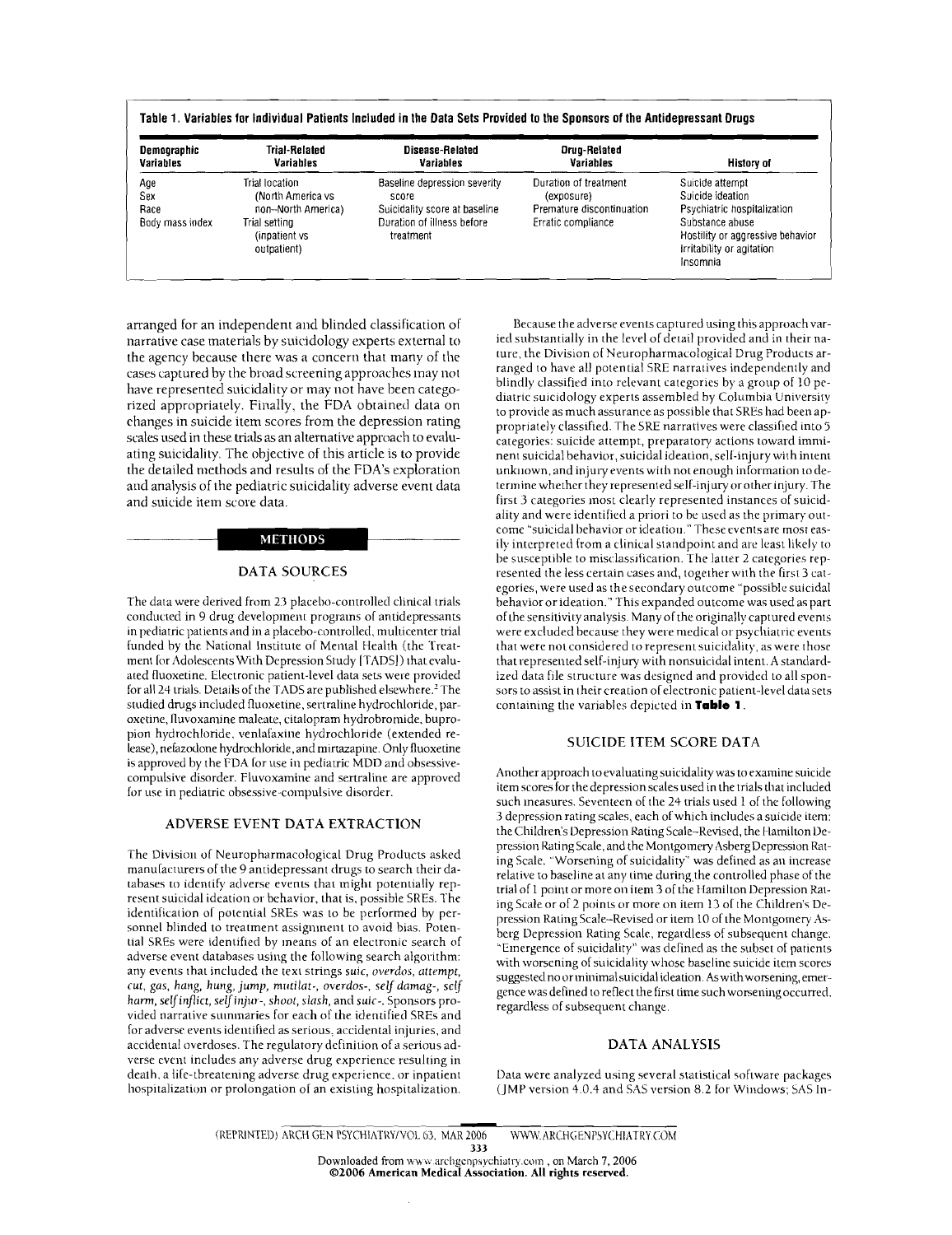stitute Inc, Cary, NC, and STATA/SE version 8.2 for Windows; Stata Corp, College Station, Tex).

# EXPOSURE WINDOW

The adverse events assessed were those that occurred during the double-blind acute treatment period or within 1 day of the end of this period. For patients who left the study before reaching the planned end of the double-blind phase of any study, only events that occurred before discontinuation or on the day after the last dose of assigned treatment were included in the analysis. Events that occurred after the double-blind period were excluded to avoid the uncontrollable confounding resulting from the wide array of treatment scenarios that occnrred after the end of any given trial. For example, patients may have continued taking study medication, changed to another active medication, been abruptly withdrawn from treatment, been tapered off study medication, or been given placebo. Events that occurred before randomization were also excluded.

## EXAMINING AND HANDLING MISSING DATA FOR EXPLANATORY VARIABLES

Variables that were. completely reported in all the trials were age, sex, race, setring of trial, location of trial, and baseline severity score. Variables that were missing from many trials were duration of illness before randomization (10 trials) and history of psychiatric hospitalization (21 trials), substance abuse (9 trials), and hostility or aggressive behavior (8 trials).

Any variable that had missing information for more than 10% of patients in a given trial was not considered further. For binary variables (eg, history of insomnia), when a trial was missing information on 10% or fewer patients, the missing data were replaced with "zero" (which translates, for example, to no history of insomnia). For continuous variables with missing data in 10% or fewer patients, data were imputed using the average value of that variable in the particular trial where the data were missing.

# STRATIFIED ANALYSIS

Stratified analysis of the primary outcome was performed to identify potential interactions (effect modification) between the effect of exposure to drug and the effect of other pertinent variables. Investigating such effect modifications was difficult because of the inherent lack of statistical power in this situation where few events were observed during the trials. The approach used was to investigate whether there was a "consistent" change in the signal, that is, the effect associated with exposure to drug compared with placebo, in most trials when patients were stratified by the variables of interest. For this investigation, variables thar are well known to affect the risk of suicidality were used, namely, age, sex, and history of suicide attempt or ideation. Results showed no consistent evidence suggesting that these variables affected the risk for the primary outcome hecause most trials had events occurring in all of the examined strata; the details of these analyses are not included in this article.

# INVESTIGATING CONFOUNDING

The crude associations of continuous and categorical explanatory variables with the exposure (drug vs piacebo) and the primary outcome were evaluated using the Mantel-Haenszel  $\chi^2$  test (or the Fisber exact test if  $\geq 25\%$  of the cells had expected counts <5) or the *t* test (or the Wilcoxon rank sum test for sample sizes of <30), as appropriate. Variables

thar were associated with the exposure and the primary outcome at  $P \le 10$  were considered further in the modeling stage as potential confounders.

A few variables showed evidence of an imbalance between the drug and the placebo groups in some trials, reaching the traditional level for stalistical significance  $(P \le 05)$ , suggesting that randomization largely succeeded in creating treatment groups wilh reasonably similar clinical profiles with respect to the distribution 01 baseline variables. This evidence of similar distribution of measured variables was reassuring considering that some trials were missing information on some of these variables; that is, it would be reasonable to assume thai these variables also would not exhibit major imbalances in those trials. Because none of the imbalances identified were found to meaningfully change the primary outcome risk estimates for any of the drugs, the crude estimates for suicidality risk were used in the meta-<br>crude estimates for suicidality risk were used in the meta-<br>analysis. The details of investigating confounding are no<br>given in this article. analysis. The details of investigating confounding are not

# DECISION TO FOCUS ON RISK RATIOS

Average exposure times for the drug and placebo groups were compared for each trial, and most trials had no meauingful difference. Thus, the unit of analysis within trials was persons rather than person-time, and the analyses generated risk ratios (RRs) rather than rate ratios. An alternative approach would have been to locus on time to event, and such analyses were explored. 1fowever, these were short-term trials. In addition, there were so few events that the confidence intervals (CIs) on the hazard curves were very wide and overlapping. Furthermore, the events were distributed across the several weeks of the trials, that is, they did not cluster at the start of therapy as might have been anticipated. For these reasons, results of analyses based on person-time and those focusing on time to event are not included in this article

## META-ANALYSES OF ADVERSE EVENT DATA AND SUICIDE ITEM SCORES)

#### Modeling Approach

Data were pooled to generate an overall estimate of various drug effects. To accomplish this pooling, an overall weighted estimate of treatment effects from individual trials was calculated. The fixed-effects approach was used as the primary analytical approach. using the Mantel-Haenszel method, for RR and risk difference (RD).<sup>4</sup> This approach was selected because the test for heterogeneity was not significant. However, it is possible that some of the residual heterogeneity between trials was missed owing to lack of statistical power to detect its existence. Therefore, the results of the random-effects model (using the method of Der-Simonian and Laird<sup>3</sup> are also shown for the overall estimates for comparison purposes as part of a sensitivity analysis.

To calculate the RR in trials with zero events, in one of the trial arms, the meta-analysis procedure automatically corrects for this "zero cell" problem by adding 0.5 to each of the 4 cells (so-called continuity correction) before proceeding with the analysis. This correction was not needed for the RD analysis. Because 4 trials did not have events in any of their groups, only 20 trials were used for the RR calculation, whereas all 24 trials were used for the RD calculation.

#### Sensitivity Analysis

Two approaches were used for the sensitivity analysis. For the adverse event outcomes and the suicide item scores, the ro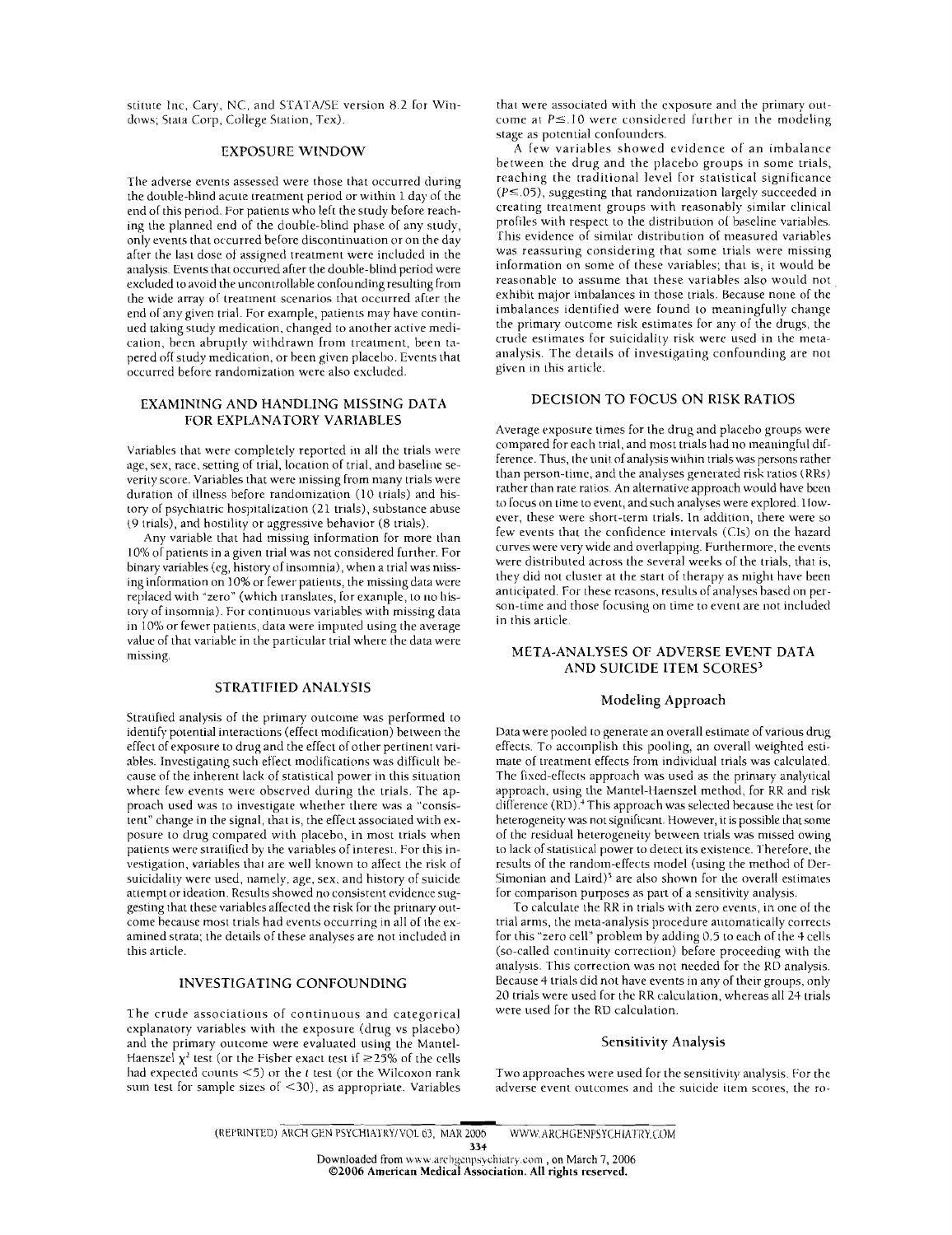--- bustness of results of the meta-analysis modeling approach was examined by comparing the results of the fixed-effects model **Table 2. Primary and Secondary Outcomes by Drug, Trial,** with those of the random-effects model. In addition, for adverse event outcomes, the robustness of results of event ascertainment was examined by comparing the results of the primary and secondary outcomes.

#### **RESULTS**

#### CLINICAL TRIALS

Data from 4582 patients were available from the 24 pediatric trials 01'9 antidepressant drugs. Most of the trials were conducted in the late I990s, and trial durations ranged from 4 to 16 weeks. The indications studied ineluded MDD (16 trials), obsessive-compulsive disorder (4 trials), generalized anxiety disorder (2 trials), social anxiety disorder (I trial), and attention-deficit/ hyperactivity disorder (1 trial).

## DISPOSITION OF ADVERSE EVENTS

A total of 427 potential SRE narratives were accumulated for all the trials (other than the TADS). There were no completed suicides in any of the trials. A total of 260 events were not pertinent to the analysis because they were classified as other psychiatric or medical events not related to suicidality, and they were excluded from any further analysis. The broad approach to capturing any possibe SREs explains the large number of events that were eventualJy excluded from the analysis after expert classification.

A total of 167 events were considered for the analysis. Eleven events were classified as self-injury with nonsuicidal intent and were excluded from further analyses. Of the remaining 156 SREs, 47 occurred in 21 patients who had more than 1 event. For those patients, the most severe event was used in the analysis, according to the following ranking of the Columbia University classification: suicide attempt > preparatory actions toward imminent suicidal hehavior> suicidal ideation> self-injurious behavior with intent unknown $>$  events with not enough information. This selection process resulted in 130 unique patients with an SRE. Twenty-one events that occurred outside the exposure window were not included in the analysis. Therefore, 109 SREs were pertinent to the analysis in addition to 11 events recorded in the TADS.

For this analysis, SREs were grouped as 2 outcomes: the primary outcome suicidal behavior or ideation  $(n=89)$ and the secondary outcome possible suicidal behavior or ideation  $(n=120)$ . The number and percentage of patients with both outcomes are provided by drug, trial, and treatment in **Table** 2.

# META-ANALYSIS OF THE PRIMARY OUTCOME FOR ADVERSE EVENT OUTCOMES

Four of the 24 trials did not have any events: 75 (bupropion [attention-deficit/hyperactivity disorder]), CNI04-141 and CNI04-187 (nefazodone [MDD]), and 396 (venlafaxine [extended release] [generalized anxiety disorder]). Ten trials had no events in 1 of the and Treatment

|                             |                           |                  |                   | Outcomes, No. (%)                       |
|-----------------------------|---------------------------|------------------|-------------------|-----------------------------------------|
| Drug and<br>Trial No.       | <b>Treatment</b><br>Group | Patients,<br>No. | Primary           | Secondary<br>$(n = 89)^*$ $(n = 120)$ t |
| <b>Bupropion</b>            |                           |                  |                   |                                         |
| 75                          | Drug                      | 72               | 0                 | 0                                       |
|                             | Placebo                   | 37               | 0                 | 1(2.7)                                  |
| Citalopram<br>94404         |                           | 124              |                   |                                         |
|                             | Drug<br>Placebo           | 120              | 9(7.3)<br>5 (4.2) | 14 (11.3)<br>6(5.0)                     |
| CIT-MD-18                   | Drug                      | 93               | 1(1.1)            | 1(1.1)                                  |
|                             | Placebo                   | 85               | 2(2.4)            | 2 (2.4)                                 |
| Fluoxetine                  |                           |                  |                   |                                         |
| HCCJ                        | Drug                      | 21               | 0                 | 1(4.8)                                  |
|                             | Placebo                   | 19               | 1(5.3)            | 1(5.3)                                  |
| HCJE                        | Drug                      | 109              | 6(5.5)            | 8(7.3)                                  |
|                             | Placebo                   | 110              | 6(5.4)            | 6(5.4)                                  |
| <b>HCJW</b>                 | Drug                      | 71               | 1(1.4)            | 2(2.8)                                  |
|                             | Placebo                   | 32               | 0                 | 1(3.1)                                  |
| X065                        | Drug                      | 48               | 2(4.2)            | 2(4.2)                                  |
|                             | Placebo                   | 48               | 2(4.2)            | 2(4.2)                                  |
| TADS                        | Drug                      | 109              | 9(8.3)            | 9(8.3)                                  |
|                             | Placebo                   | 112              | 2(1.8)            | 2(1.8)                                  |
| Fluvoxamine<br>RH-114-02-01 |                           |                  |                   |                                         |
|                             | Drug<br>Placebo           | 57<br>63         | 2(3.5)<br>0       | 2(3.5)<br>0                             |
| Nefazodone                  |                           |                  |                   |                                         |
| CN104-141                   | Drug                      | 95               | 0                 | 1 (1.0)                                 |
|                             | Placebo                   | 95               | 0                 | 0                                       |
| CN104-187                   | Drug                      | 184              | 0                 | 0                                       |
|                             | Placebo                   | 94               | 0                 | 0                                       |
| Paroxetine                  |                           |                  |                   |                                         |
| 329                         | Drug                      | 93               | 4(4.3)            | 7(7.5)                                  |
|                             | Placebo                   | 88               | 1(1.1)            | 1(1.1)                                  |
|                             | Active control            | 95               | 2(2.1)            | 3 (3.2)                                 |
| 377                         | Drug                      | 180              | 6(3.3)            | 7(3.9)                                  |
|                             | Placebo                   | 95               | 2 (2.1)           | 3(3.2)                                  |
| 676                         | Drug                      | 165              | 3(1.8)            | 5(3.0)                                  |
|                             | Placebo                   | 156              | 0                 | 0                                       |
| 701                         | Drug                      | 104              | 2(1.9)            | 3(2.9)                                  |
| 704                         | Placebo<br>Drug           | 102<br>99        | 1(1.0)            | 1 (1.0)<br>2(2.0)                       |
|                             | Placebo                   | 107              | 1(1.0)<br>0       | 0                                       |
| Mirtazapine                 |                           |                  |                   |                                         |
| 003-045                     | Drug                      | 170              | 1(0.6)            | 2 (1.2)                                 |
|                             | Placebo                   | 89               | 0                 | 1(1.1)                                  |
| Sertraline                  |                           |                  |                   |                                         |
| 90CE21-0498                 | Drug                      | 92               | 0                 | 0                                       |
|                             | Placebo                   | 95               | 1(1.0)            | 1(1.0)                                  |
| A0501001                    | Drug                      | 97               | 3(3.1)            | 4 (4.1)                                 |
|                             | Placebo                   | 91               | n                 | $\mathbf{0}$                            |
| A0501017                    | Drug                      | 92               | 2(2.2)            | 2(2.2)                                  |
|                             | Placebo                   | 93               | 2(2.2)            | 2(2.2)                                  |
| Venlafaxine                 |                           |                  |                   |                                         |
| (extended release)          |                           |                  |                   |                                         |
| 382                         | Drug                      | 80               | 3(3.8)            | 5(6.2)                                  |
| 394                         | Placebo<br>Drug           | 85<br>102        | 0<br>5(4.9)       | 1(1.2)<br>7(6.9)                        |
|                             | Placebo                   | 94               | 0                 | 0                                       |
| 396                         | Drug                      | 80               | 0                 | 0                                       |
|                             | Placebo                   | 84               | 0                 | 0                                       |
| 397                         | Drug                      | 77               | 1(1.3)            | 1 (1.3)                                 |
|                             | Placebo                   | 79               | 1(1.3)            | 1(1.3)                                  |

Abbreviation: TAOS, Treatment for Adolescents With Depression Study. \*The primary outcome is suicidal behavior or ideation.

tThe secondary outcome is suicidal behavior or ideation plus self-inlurious behavior with intent unknown and events with not enough information ("worst-case scenario").

\\lEPRINTEDJ ARCH GEN PSYCHIATRY/VOL 63, MAR 2006 WWWARCHGENPSYCHIATRY.COM 335 335<br>Downloaded from www.archgenpsychiatry.com , on March 7, 2006<br>©2006 American Medical Association. All rights reserved.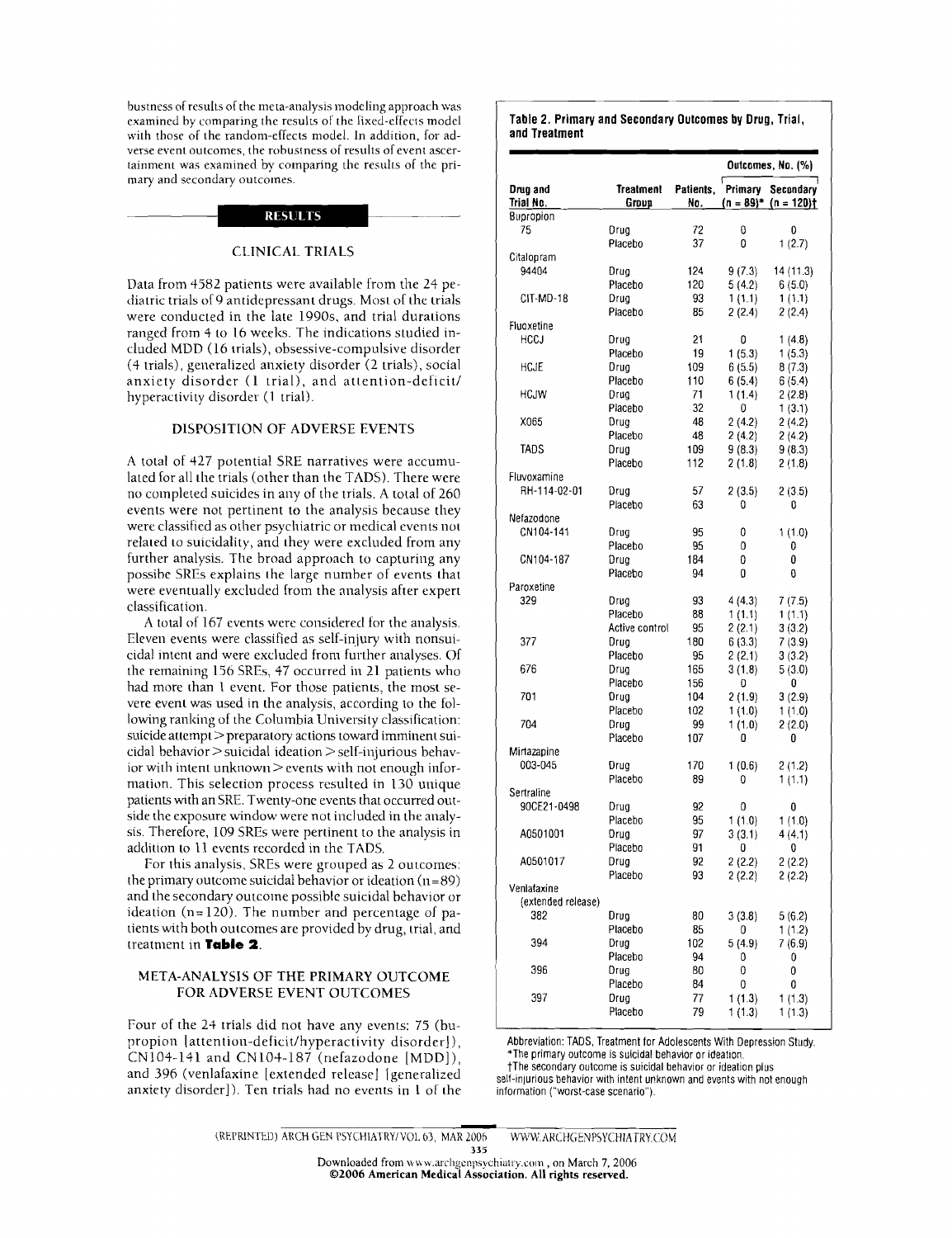

Figure. Risk ratios for the 20 evaluable trials of all drugs across all indications. Cl indicates confidence interval; GAD, generalized anxiety disorder; **Figure**. Risk ratios for the 20 evaluable trials of all drugs across all indications. Cl indicates confidence interval; GAD, generalized anxiety disorder;<br>MDD, major depressive disorder; OCD, obsessive-compulsive disorder and the number of events in each trial. Vertical solid line represents the value 1; vertical dashed line, overall risk ratio.

treatment groups: HCC] and HC]W (fluoxetine), RH-114-02-01 (fluvoxamine), 676 and 704 (paroxetine), 003-045 (mirtazapine), A0501001 and 90CE21-0498 (sertraline), and 382 and 394 (venlafaxine [extended release]). The incidence of the primary outcome across trials varied from 0% to 8%.

all also a

The results for each of the 20 trials with events are shown in the **Figure,** revealing the variation between the risk estimates of trials even within the same drug development program and the same indication. Only the TADS showed a statistically significant excess of suicidality (suicidal ideation and behavior) in the drug-treated group. However, 8 other trials had an RR of 2 or more. The Figure also provides an overall RR for suicidality for all the trials and indications of 1.95 (95% CI, 1.28-2.98). Separate analyses for suicidal ideation and behavior for all the trials and indications yielded similar results, that is, the RR for suicidal ideation was 1. 74 (95% CI, 1.06-2.86) and the RR for suicidal behavior was  $1.90$  (95% Cl,  $1.00-3.63$ ). The overall RR for suicidality for selective serotonin reuptake inhibitors (fluoxetine, sertraline, paroxetine, fluvoxamine, and citalopram) in depression trials was 1.66 (95% CI, 1.02-2.68), which is not shown in the Figure.

To understand the observed discrepancies between the risk estimates of trials, the attributes of the trial designs were examined. The examined attributes focused on inclusion and exclusion criteria that would affect the likelihood of recruiting high-risk patients. None was found to consistently explain the observed differences in the risk estimates between trials within or between development programs. **Table 3** summarizes the pooled overall RR estimates of the primary outcome by drug. The pooled overall estimates varied by drug, and venlafaxine (extended release) is the only drug that did not include "1" in the 95% CI of its risk estimate.

# SENSITIVITY ANALYSIS FOR ADVERSE EVENT OUTCOMES

No substantive difference was observed in the overall risk estimates between the fixed-effects (RR, 1.95; 95% CI, 1.28-2.98) and random-effects (RR, 1.75; 95% CI, I.ll-2.76) methods. In addition, no substantive difference was observed in the overall risk estimates between the primary (RR, 1.95; 95% CI, 128-2.98) and secondary (RR, 2.19; 95% CI, 1.50-3.19) outcomes.

# THE RD FOR ADVERSE EVENT OUTCOMES

This analysis estimates the absolute increase in the risk of the event of interest due to treatment, which was calculated as the difference between the risk in the drug group and the risk in the placebo group. The overall RD for the primary outcome was 0.01 (95% CI, 0.01-0.02) and for the secondary outcome was  $0.02$  (95% CI, 0.01-0.03). This can be interpreted as indicating that when considering 100 treated patients, we might expect 1 to 3 patients to have an increase in suicidality beyond the risk that occurs with depression itself owing to short-term treatment with an antidepressant.

# 'SUICIDE ITEM SCORE FINDINGS

Few of the 17 individual trials for which suicide item score data were available had a finding suggestive of either excess worsening or emergence of suicidality for drug compared with placebo. Meta-analyses for all 17 trials also revealed no signal for excess suicidality for drug, that is,

(REPRINTED) ARCH GEN PSYCHIATRY/VOL 63, MAR 2006 WWW.ARCHGENPSYCHIATRY.COM 336 Downloaded from www.archgenpsychiatry.com , on March 7, 2006 ©2006 American Medical Association, All rights reserved.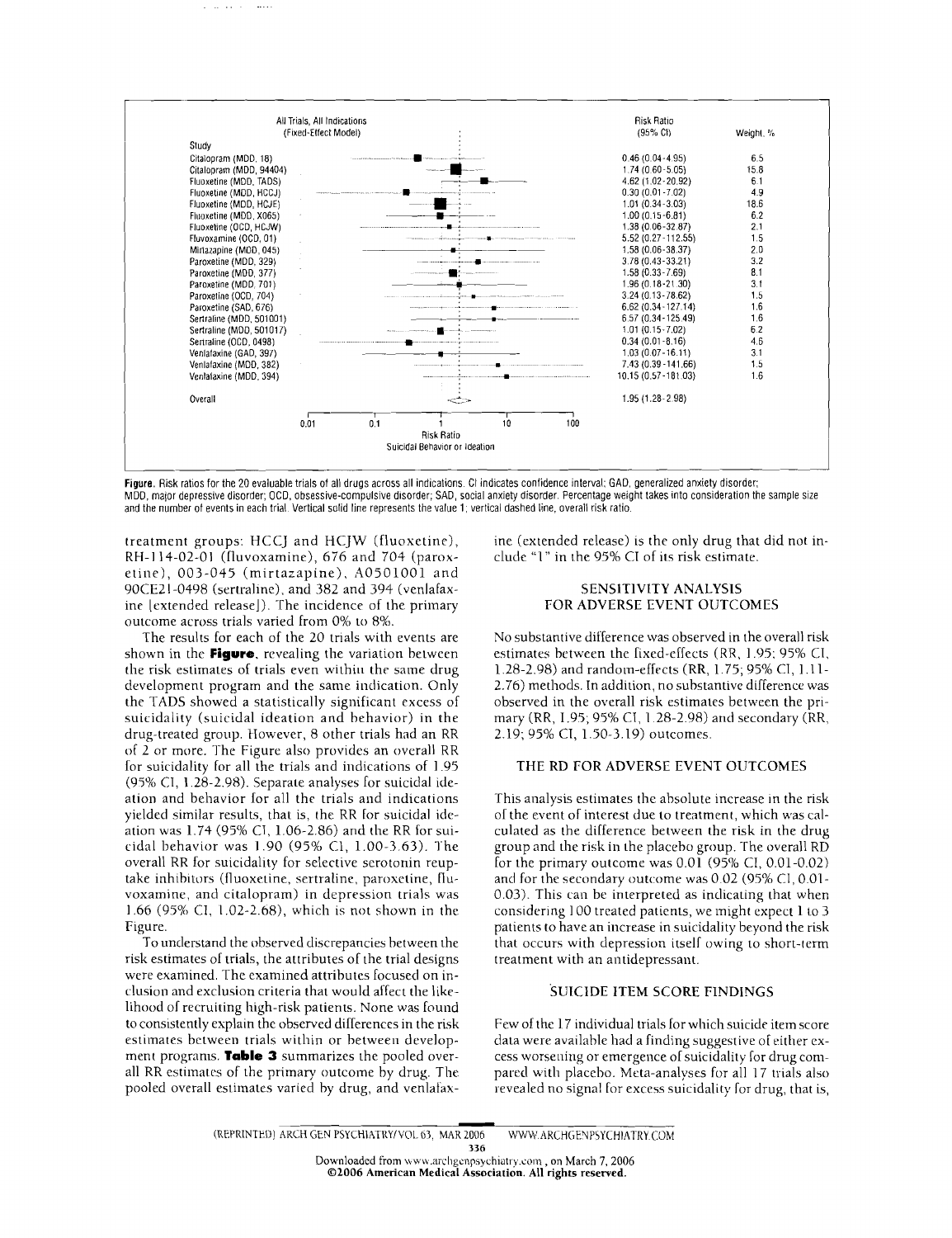the RR for worsening of suicidality was 0.92 (95% CI, 0.76-1.11) and for emergence of suicidality was 0.93 (95% CI,0.75-115).

# COMMENT

There has been a long-standing concern that antidepressant drugs might actually induce suicidality early in treatment. A textbook of psychiatry published more than 40 years ago, in referring to observations of depressed patients during initial treatment with tricyclic antidepressants, noted that, "With beginning convalescence, the risk of suicide once more becomes serious as retardation fades."<sup>6(p231)</sup> Although this concern has been part of medical lore for many decades, it has remained a belief rather than an established fact. The debate on this question regarding adult depression intensified in 1990 with the publication of an article? describing a series of 6 adult patients with depression who, in the view of the researchers, became suicidal as a result of being treated with fluoxetine. This article and the ensuing discussion led the manufacturer of the drug to conduct a pooled analysis<sup>8</sup> of their controlled trials data to explore for the emergence of suicidality; the analysis revealed no signal of increased suicidality associated with the use of fluoxetine.

During the next decade, additional data on suicidality in adult patients were accumulating as additional antidepressant agents became available for use. A melaanalysis<sup>9</sup> encompassing data on attempted and completed suicides from 45 placebo-controlled trials involving 7 new antidepressant drugs in a population of almost 20 000 depressed adult patients did not find a significant difference between those assigned to drug vs placebo in rates of attempted or completed suicide. Storosum and colleagues,<sup>10</sup> from the Medicines Evaluation Board of the Netherlands, performed an analysis of attempted suicides from adult antidepressant drug data available to them and reached the same conclusion. The FDA has also explored this question, focusing on completed suicides in 234 randomized controlled trials of MDD involving 20 antidepressant drugs. Based on our initial analyses of these data, we reached a similar conclusion, that is, there does not seem to be an increased risk of completed suicide associated with assignment to either active drug or placebo in adults with MDD.<sup>11</sup>

In the early 1990s, there was also concern about possible antidepressant drug-induced suicidality in pediatric patients based on uncontrolled clinical observations. 12 When this concern reemerged in the middle of 2003 based on data from randomized clinical trials, summaries of selected data analyses performed by individual pharmaceutical companies for various antidepressant drug trials in pediatric patients were made available on the Medicines and Healthcare Products Regulatory Agency Web site (http://www .mhra.gov.uk/home/idcplg?IdcService=SS\_GET PAG E&ssDocName=CONO 19494&ssSourceNodeId =242&ssTargetNodeld=221). However, the FDA's metaanalysis of sui cidality adverse events from individual patient data from 24 placebo-controlled antidepressant drug

#### Table 3. Summary 01 the Overall Risk Estimates 01 the Primary Outcome by Drug Across All Indications and in MDD Trials

|                                   | Risk Ratio (95% CI) |                                       |  |  |
|-----------------------------------|---------------------|---------------------------------------|--|--|
| Drug                              | <b>MDD Trials</b>   | All Trials.<br><b>All Indications</b> |  |  |
| Citalopram                        | 1.37 (0.53-3.50)    | 1.37 (0.53-3.50)                      |  |  |
| Fluvoxamine                       | No MDD trials       | 5.52 (0.27-112.55)                    |  |  |
| Paroxetine                        | $2.15(0.71 - 6.52)$ | 2.65 (1.00-7.02)                      |  |  |
| Fluoxetine                        | $1.53(0.74-3.16)$   | 1.52 (0.75-3.09)                      |  |  |
| Sertraline                        | $2.16(0.48-9.62)$   | 1.48 (0.42-5.24)                      |  |  |
| Venlafaxine<br>(extended release) | 8.84 (1.12-69.51)   | 4.97 (1.09-22.72)                     |  |  |
| Mirtazapine                       | 1.58 (0.06-38.37)   | 1.58 (0.06-38.37)                     |  |  |
| Nefazodone                        | No events           | No events                             |  |  |
| Bupropion                         | No MDD trials       | No events                             |  |  |

Abbreviations: CI, confidence intervai; MOD, major depressive disorder.

trials in pediatric patients is the first effort to systematically quantify the risk of antidepressant drug-induced suicidality in younger patients. It is important, however, to recognize the limitations of this analysis:

1. As with any post hoc analysis in which multiple outcomes and many subanalyses increase the level of uncertainty in the findings, caution is warranted in the interpretation of the findings.

2. The present analyses focused on short-term data (4-16 weeks); thus, the risk ofsuicidality beyond 16 weeks is unknown.

3. This study cannot provide valid comparisons of the 9 drugs studied. Pooling data across drugs within a class, as has been done herein, is unavoidable when there are few events for each drug. Use of pooling, however, requires that one assume that the rate of suicidality is similar across this class of drugs. Among the different development programs included in this analysis, some had smaller databases than others and thus a smaller opportunity to observe suicidality events. There are also possible unmeasurable and uncontrollable differences in the level of ascertainment of events and completeness of narrative summaries provided between various trials and various sponsors. Thus, the observed differences in risk among drugs have many possible explanations, including true differences among the drugs, inadequately powered studies, and differences among trials in ascertainment and reporting of adverse events.

4. The observed rates of suicidality might not reflect actual rates among patients in the general population because patients who volunteer to participate in randomized clinical trials might not be representative of patients overall.

5. Most trials included in this analysis involved flexible dosing, limiting the FDA's ability to explore for a dose effect.

6. Although excluding patients outside the exposure window reduces the probability of including patients who might have had the event of interest because of discontinuation rather than as a consequence of administration of the drug, this is also a limitation. The analy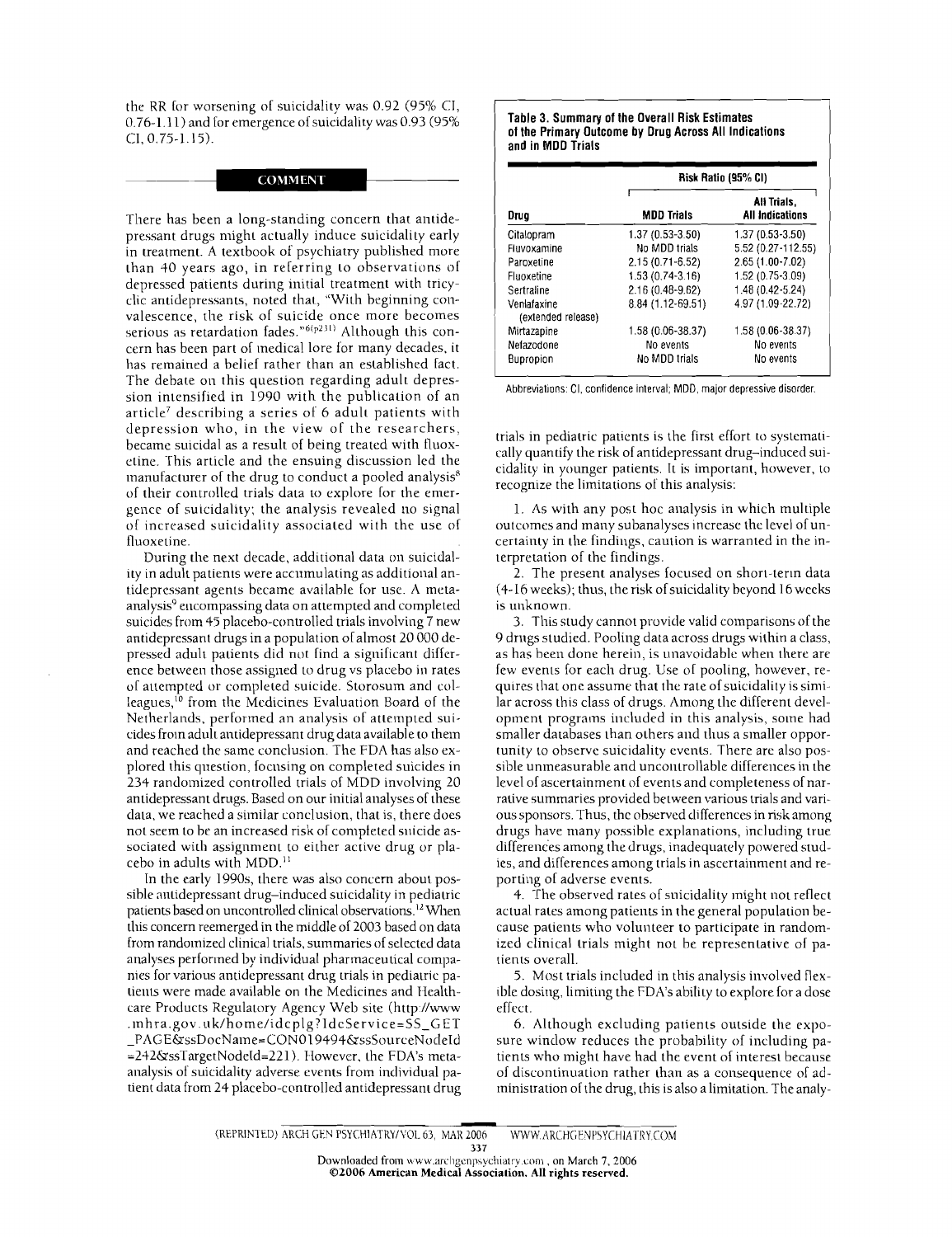sis does not address the possibility that suicidality might be a result of discontinuing antidepressant drug therapy.

Despite the limitations, the observed signal of risk for suicidality represents a consistent finding across trials, with many showing RRs of 2 or more. Moreover, the finding of no completed suicides among the approximately 4600 patients in the 24 trials evaluated does not provide much reassurance regarding a small increase in the risk of suicide because this sample is not large enough to detect such an effect.

The finding of lack of concordance in the signal for suicidality reported as an adverse event outcome and as ascertained with the suicide item in the depression rating scales is somewhat troubling. A possible explanation for this discrepancy is the fact that the depression rating scales were administered at set times and may not have adequately captured suicidality events that occurred between scheduled visits. Note that the suicidality signal as determined by adverse event reporting was consistent whether focusing on suicidal ideation or on behavior.

Although the finding of drug-induced suicidality based on adverse event reponing in pediatric patients during short-term treatment with antidepressant drugs seems to be robust, an overall interpretation of this finding and its implications for clinical practice are less clear. Furthennore, there exist alternative explanations for this finding. First, the apparent increased risk of drug-induced suicidality may actually represent a greater likelihood of reporting of suicidality events by patients rather than an increased rate of the events themselves. Suicidal ideation and attempts are often characterized as secretive in pediatric patients. Several antidepressant agents have been found to be effective in treating social anxiety, resulting in increased verbalization and communication with others. Thus, it is possible that antidepressant drug therapy leads to differentially greater reporting of suicidal thoughts and behaviors in pediatric patients compared with those receiving placebo. It is also possible that patients assigned to active drug therapy in these trials may have had other adverse events that drew clinical attention to them and resulted in better ascertainment for suicidality.

Finally, there are other pertinent data that seem inconsistent with a role for antidepressant drugs in inducing suicidality in pediatric patients. The absolute rate of adolescent suicide in the United States has declined in recent years; for example, the rate of suicide in males aged 15 to 19 years decreased from 17.6 per 100000 personyears in 1992 to J2.2 per 100000 person-years in 2002 (representing a 31% reduction in suicide risk).<sup>13</sup> There are ecologic data suggesting that increasing prescriptions for antidepressant drugs in adolescents are associated with a decrease in adolescent suicide. 14 ln addition, 2 recent suicide autopsy studies<sup>15,16</sup> have failed to find evidence of antidepressant drug use in most adolescent Victims, even in those who had been prescribed antidepressants before their deaths.

The FDA presented the results of its analysis of the pediatric suicidality data to a joint meeting of the Psychopharmacologic Dmgs Advisory Committee and the Pediatric Advisory Committee on September 13 and 14, 2004.<sup>17</sup> The committees agreed with the FDA's conclusion that the data suggested a risk of antidepressant drug-induced suicidality in the pediatric population and that this risk was best understood as applying to all antidepressant agents, They recommended that the FDA modify antidepressant drug labeling to include a boxed warning regarding this risk and mandate a medication guide for all antidepressant dmgs to alert patients and their families and caregivers to this risk. A medication guide is a type of patient labeling that provides the same risk information included in the package insert but in a form that can be more easily understood by patients (http://www.fda.gov/cder/drug/antidepressants /MG\_template.pdf). The FDA has now implemented these suggested changes.

Although there remain differences of opinion in the clinical community about the strength of this signal for antidepressant drug-induced suicidality in pediatric patients and the implications for clinical practice,  $18,19$  it is important to be clear that the FDA has not contraindicated any of the antidepressant drugs for pediatric use. Instead, the new labeling warns of the risk of suicidality and encourages prescribers to balance this risk with clinical need. The FDA recognizes that depression and other psychiatric disorders in pediatric patients can have significant consequences if not appropriately treated, The new warning language recognizes this need but advises close monitoring of patients as a way of managing the risk of suicidality,

Submitted for Publication: May 10, 2005; final revision received June 15, 2005; accepted July 7, 2005

Correspondence: Thomas Laughren, MD, Division of Neuropharmacological Drug Products, HFD-120, 5600 Fishers Lane, Rockville, MD 20857 (laughren@cder.fda.gov). Previous Presentation: This study was presented in part at the Psychopharmacologic Drugs Advisory Committee and the Pediatric Advisory Committee meeting; Bethesda, Md; September 13, 2005, A briefing document is posted on the FDA Advisory Committee Web site (http://www.fda.gov/ohrms/dockets/ac/04/briefing 12004-4065bLhtm). .

Acknowledgment: We thank Alice T. D. Hughes, MD, Greg Dubitsky, MD, and Paul David, RPh, from the Division of Neuropharmacological Drug Products for their valuable contribution to this work and the drug companies that supplied the data needed for this work.

## **REFERENCES**

- 1. Andy Mosholder briefing document. Food and Drug Administration Psychopharmacologic Drugs Advisory Committee Web site. Available at: http://www.fda.gov /ohrms/dockets/ac/cder04.html#PsychopharmacologicDrugs. Accessed March 20,2005.
- 2. March J. Silva S, Petrycki S, Curry J, Wells K, Fairbank J, Burns B, Domino M, McNulty S, Vitiello B, Severe J; Treatment for Adolescents With Depression Study Team. Fluoxetine, cognitive-behavioral therapy, and their combination for adolescents with depression: Treatment tor Adolescents With Depression Study (TAOS) randomized controlled trial. *JAMA.* 2004;292;B07-B20.
- 3. Sterne JAC, Brandburn MJ, Egger M. Meta-analysis in STATA. In: Egger M, Smith GD, Altman DG, eds. Systematic Reviews in Health Care: Meta-analysis in Context. London, England: BMJ Publishing Group; 2001 :347-369.
- 4. Sutton AJ, Abrams KR. Methods for Meta-analysis in Medical Research. New York, NY: John Wiley & Sons Inc: 2002:69.
- 5. Deeks JJ, Altman DG, Brandburn MJ. Statistical methods for examining heterogeneity and combining results from several studies in meta-analysis. In: Egger

(REPRINTED) ARCH GEN PSYCHIATRY/VOL 63, MAR 2006 WWW.ARCHGENPSYCHIATRY.COM 338 Downloaded from www.archgenpsychiatry.com, on March 7, 2006

©2006 American Medical Association, All rights reserved.